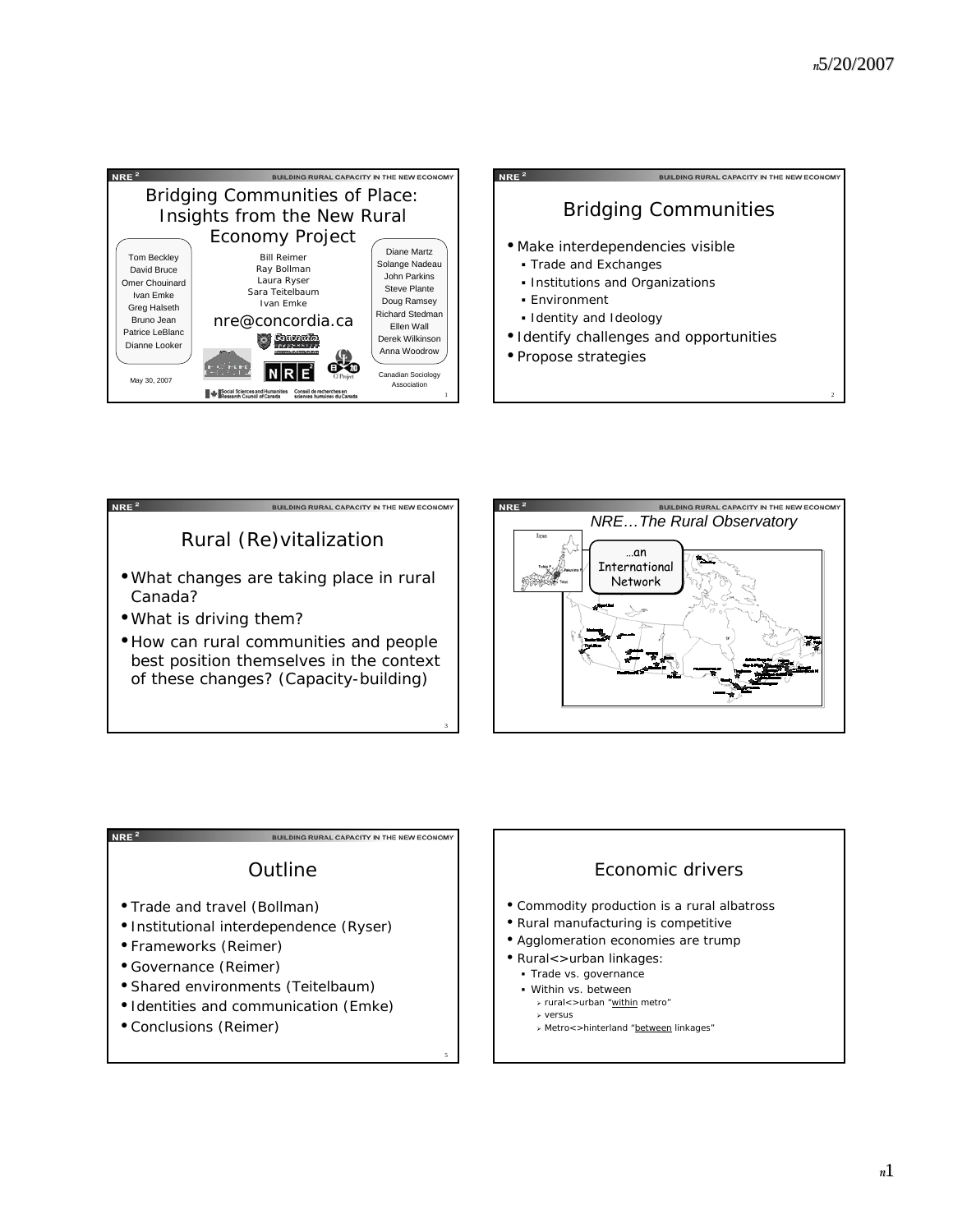







| Between metro and 'distant rural' →<br>rural-metro linkages / networks / conversations<br>are expected to be largely about "trade"" |                                   |                                |                 |                                              |  |
|-------------------------------------------------------------------------------------------------------------------------------------|-----------------------------------|--------------------------------|-----------------|----------------------------------------------|--|
| Population of Canada by type of labour market and by type of<br>community / settlement, 2006                                        |                                   |                                |                 |                                              |  |
|                                                                                                                                     |                                   | Type of community / settlement |                 |                                              |  |
| Type of labour market                                                                                                               |                                   | Census<br>urban                | Census<br>rural | All types of<br>communities /<br>settlements |  |
|                                                                                                                                     |                                   | *** Population (million) ***   |                 |                                              |  |
|                                                                                                                                     |                                   |                                |                 |                                              |  |
|                                                                                                                                     | Larger urban centre (CMA and CA)  | 23                             |                 |                                              |  |
|                                                                                                                                     | Rural and small town (non-CMA/CA) | $\overline{\mathbf{c}}$        | 4               |                                              |  |

| NRE <sup>2</sup>     |                  |         |                      |      |                | BUILDING RURAL CAPACITY IN THE NEW ECONOMY |
|----------------------|------------------|---------|----------------------|------|----------------|--------------------------------------------|
| The NRE Sample Frame |                  |         |                      |      |                |                                            |
|                      |                  |         | <b>High Capacity</b> |      | Low Capacity   |                                            |
|                      |                  | Lead    | Lag                  | Lead | Lag            |                                            |
| Global               | Fluctu-<br>ating | Adjac.  | 175                  | 27   | 46             | 15                                         |
| Exposed              |                  | Distant | 251                  | 13   | 124            | 44                                         |
|                      | Stable           | Adjac.  | 4                    | 26   | 8              | 19                                         |
|                      |                  | Distant | 5                    | 16   | 18             | 30                                         |
| Local                | Fluctu-<br>ating | Adjac.  | 4                    | 5    | 4              | 9                                          |
| Exposed              |                  | Distant | 12                   | 16   | 5              | 13                                         |
|                      | Stable           | Adjac.  | 12                   | 100  | $\overline{7}$ | 45                                         |
|                      |                  | Distant | 15                   | 99   | 16             | 56                                         |
|                      |                  |         |                      |      |                | 12                                         |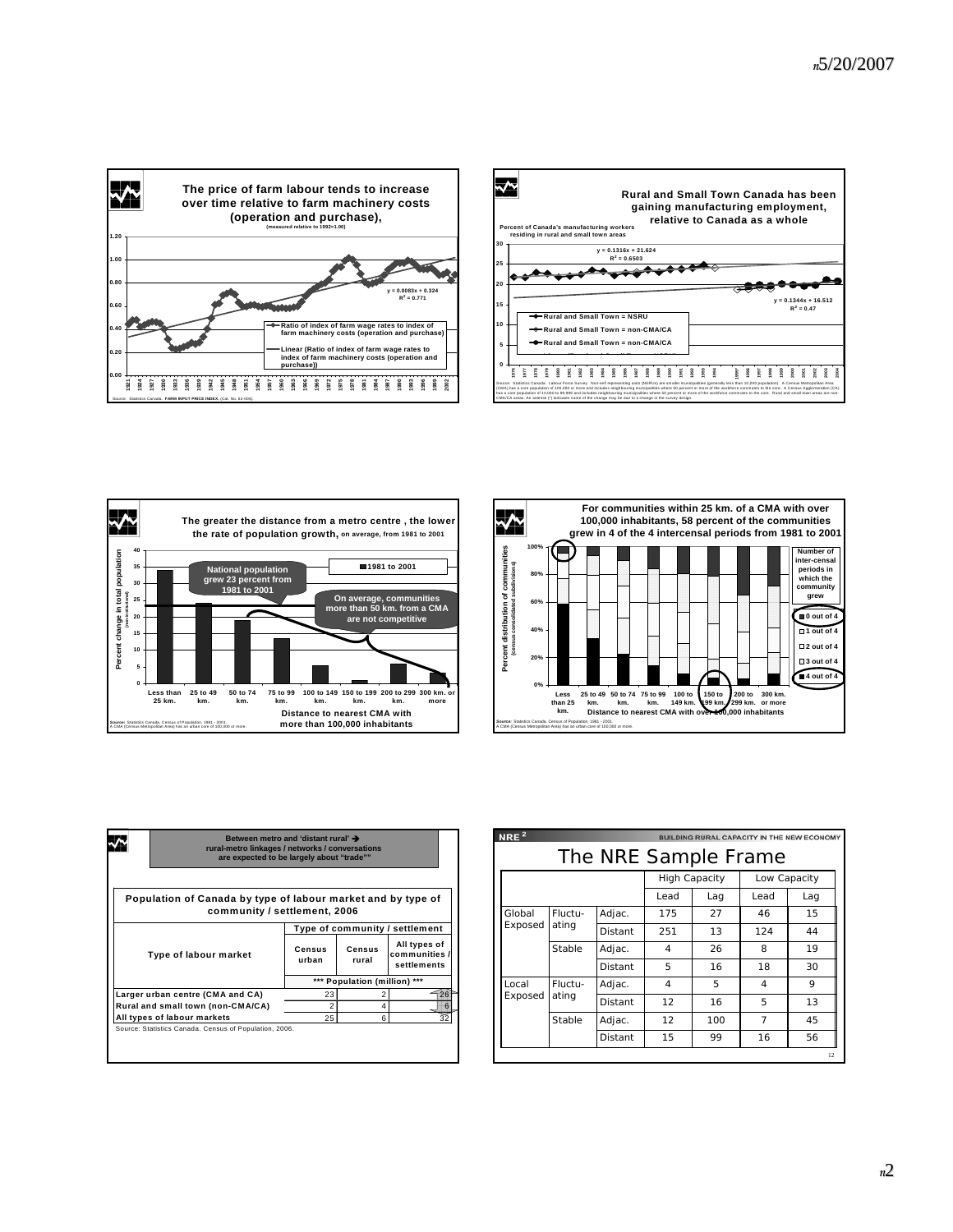## BUILDING RURAL CAPACITY IN THE NEW ECONOMY Services Regionalize, Specialize, & **Standardize**

- Services are being reduced
- Only 22% of services being tracked are available locally in at least  $\frac{1}{2}$  the sites
- Services are being regionalized
	- **Service specialization**
	- Standardization & professionalization
	- Urban / market-based models not well suited to rural areas

13

| NRE <sup>2</sup>             |      | LDING RURAL CAPACITY IN THE NEW ECONOMY |  |  |
|------------------------------|------|-----------------------------------------|--|--|
| Health Professionals - Local |      |                                         |  |  |
|                              |      |                                         |  |  |
| Services – All Sites (% yes) | 1998 | 2005                                    |  |  |
| Doctors                      | 47.4 | 42.1                                    |  |  |
| Nurses                       | 52.6 | 36.8                                    |  |  |
| Dentists                     | 36.8 | 31.6                                    |  |  |
| Optometrist                  | 15.8 | 21.1                                    |  |  |
| Dental surgeon               | 15.8 | 10.5                                    |  |  |
| Home care visits             | 47.4 | 68.4                                    |  |  |
| Social workers               | 42.1 | 26.3                                    |  |  |
|                              |      | 14                                      |  |  |



| <b>NRE</b>                                                            |
|-----------------------------------------------------------------------|
| Local & Regional Inadequacies<br><b>Create Voids</b>                  |
| • Limited service provision erodes capacity to<br>respond to change   |
| • Services provide a foundation for community<br>and economic renewal |
| • Shifting burden of costs to travel and access<br>services           |
|                                                                       |

| NRE <sup>2</sup><br>BUILDING RURAL CAPACITY IN THE NEW ECONOMY |                |  |  |
|----------------------------------------------------------------|----------------|--|--|
| New Governance Emerges                                         |                |  |  |
| Does your organization have any partnerships?<br>- % yes       |                |  |  |
|                                                                | 2003 2005      |  |  |
| Non-local partnerships                                         | 75.9<br>69.0   |  |  |
| Local partnerships                                             | - 58.6<br>69.O |  |  |
|                                                                |                |  |  |
|                                                                | 17             |  |  |



16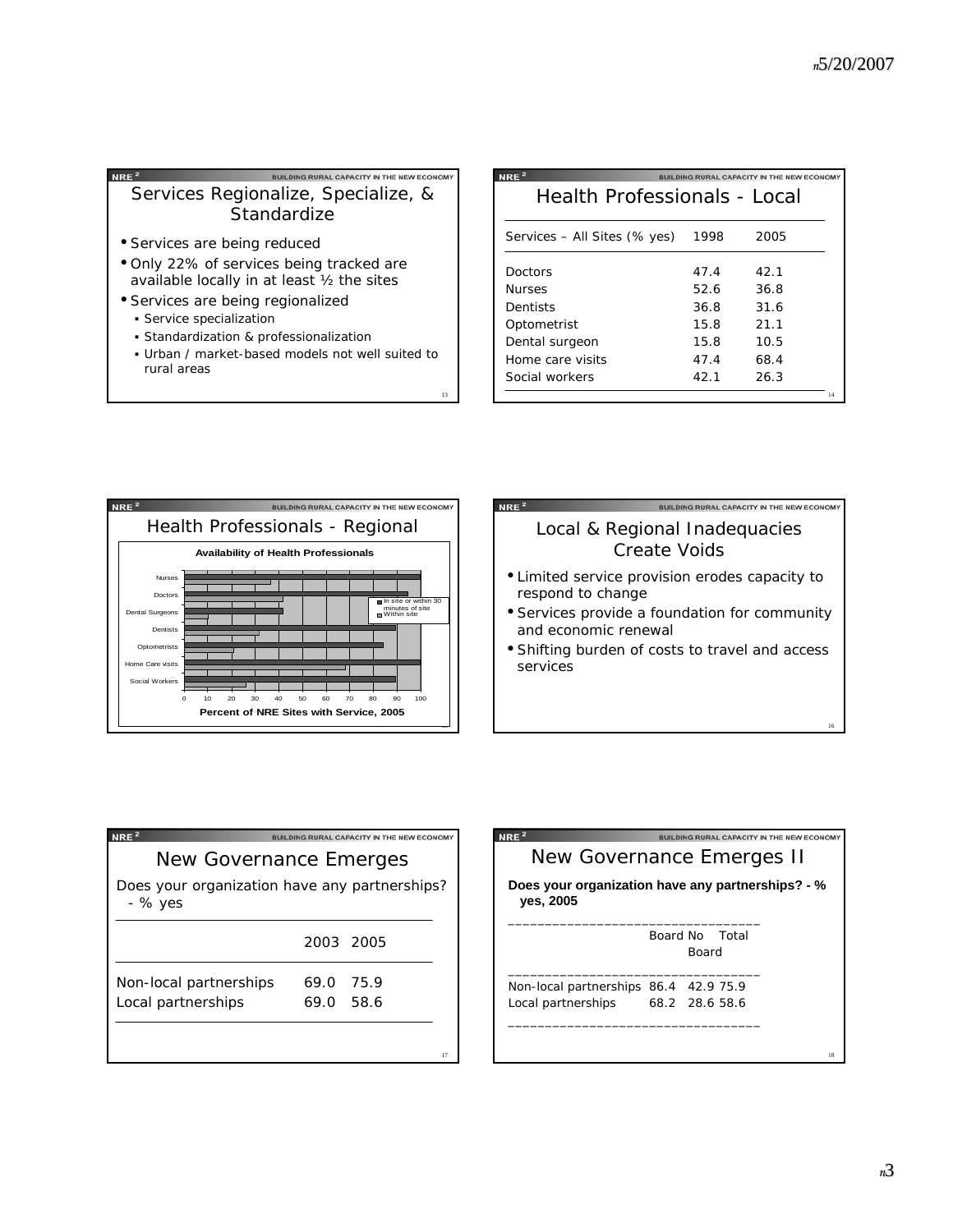20



# BUILDING RURAL CAPACITY IN THE NEW ECONOM Community Interdependence Implications

• Changing services demands

 $NRE<sup>2</sup>$ 

- Shifting burden of costs to travel & access services
- Lack of preparedness for economic upswings
- More attention to service provision as a component of renewal is needed



21

# BUILDING RURAL CAPACITY IN THE NEW ECO Policy Implications – Services III • Support needed to cope with the

- reorganization of gov't services
	- Transportation options
	- Subsistence will visiting regional centres
	- Home care costs
	- Multi-use facilities
	- One-stop shops



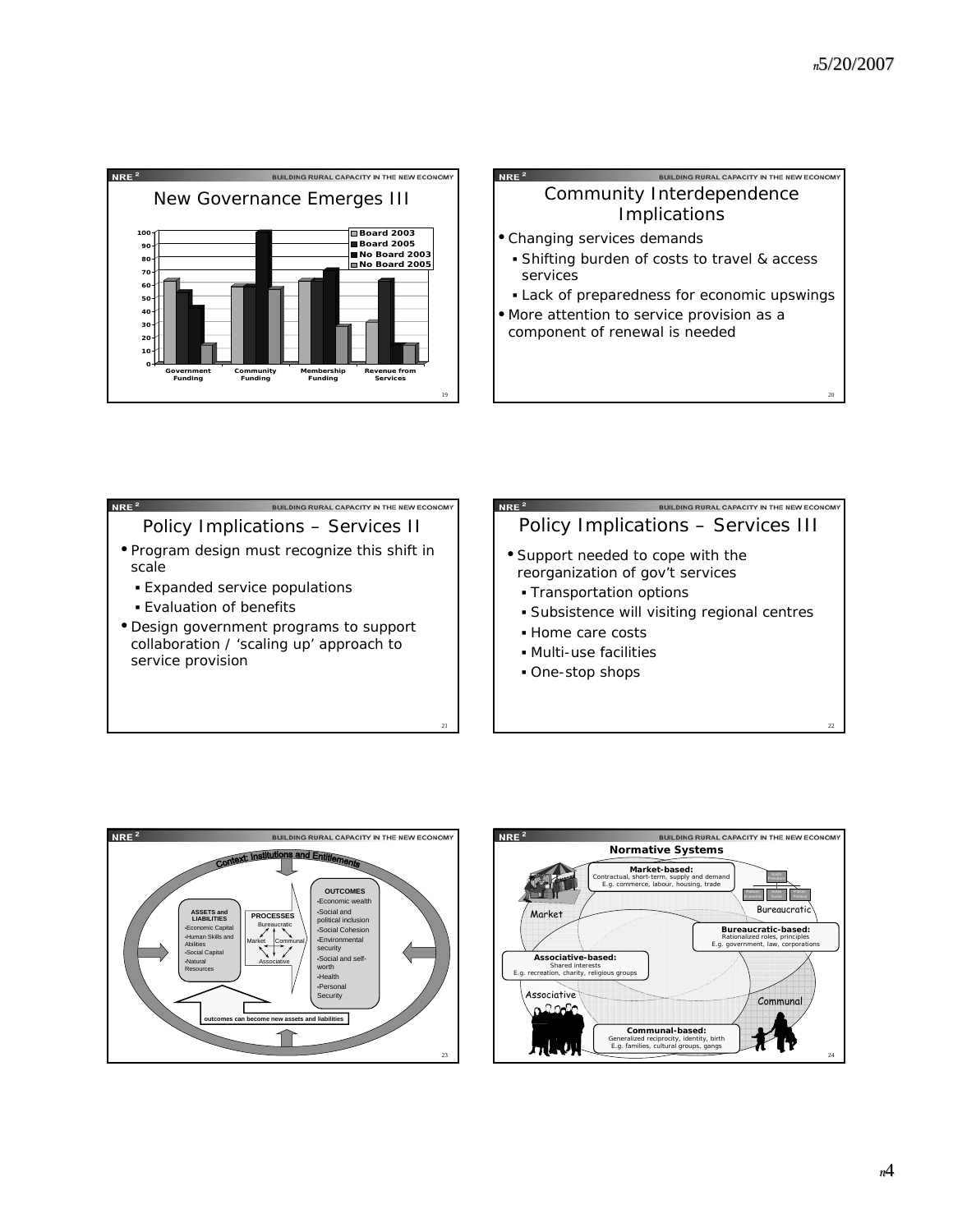| <b>RURAL CAPACITY IN THE NEW ECON</b>                                                                                                                                                         |
|-----------------------------------------------------------------------------------------------------------------------------------------------------------------------------------------------|
| Social Capital Insights                                                                                                                                                                       |
| • Available social capital is not always used<br>• Types of social capital affect outcomes<br>• Different types of social capital are often used in<br>combination - for different objectives |
| • The type of site context matters in these<br>relationships                                                                                                                                  |
| • Bridging social capital provides an advantage to<br>communities                                                                                                                             |

25

 $NRE<sup>2</sup>$ BUILDING RURAL CAPACITY IN THE NEW ECONOM Available Social Capital is not always Used **Correlation Available Social Capital** (r) Used Social | Market | Bureaucratic | Associative | Communal **Capital** Market .12\*\* .22\*\* .20\*\* .20\*\* .18\*\* Bureaucratic  $.08$  . 14\*\* .09\*\* .09\*\* Associative .21\*\*  $\sum_{n=1}^{\infty}$  .28\*\* .07\*\*  $_{\text{Command}}$  cf. low correlations  $\rightarrow$  .05\* NRE HH Survey (N=1849) \*\* p<.01; \* p<.05; Social Capital Used within 30 minutes of site 26







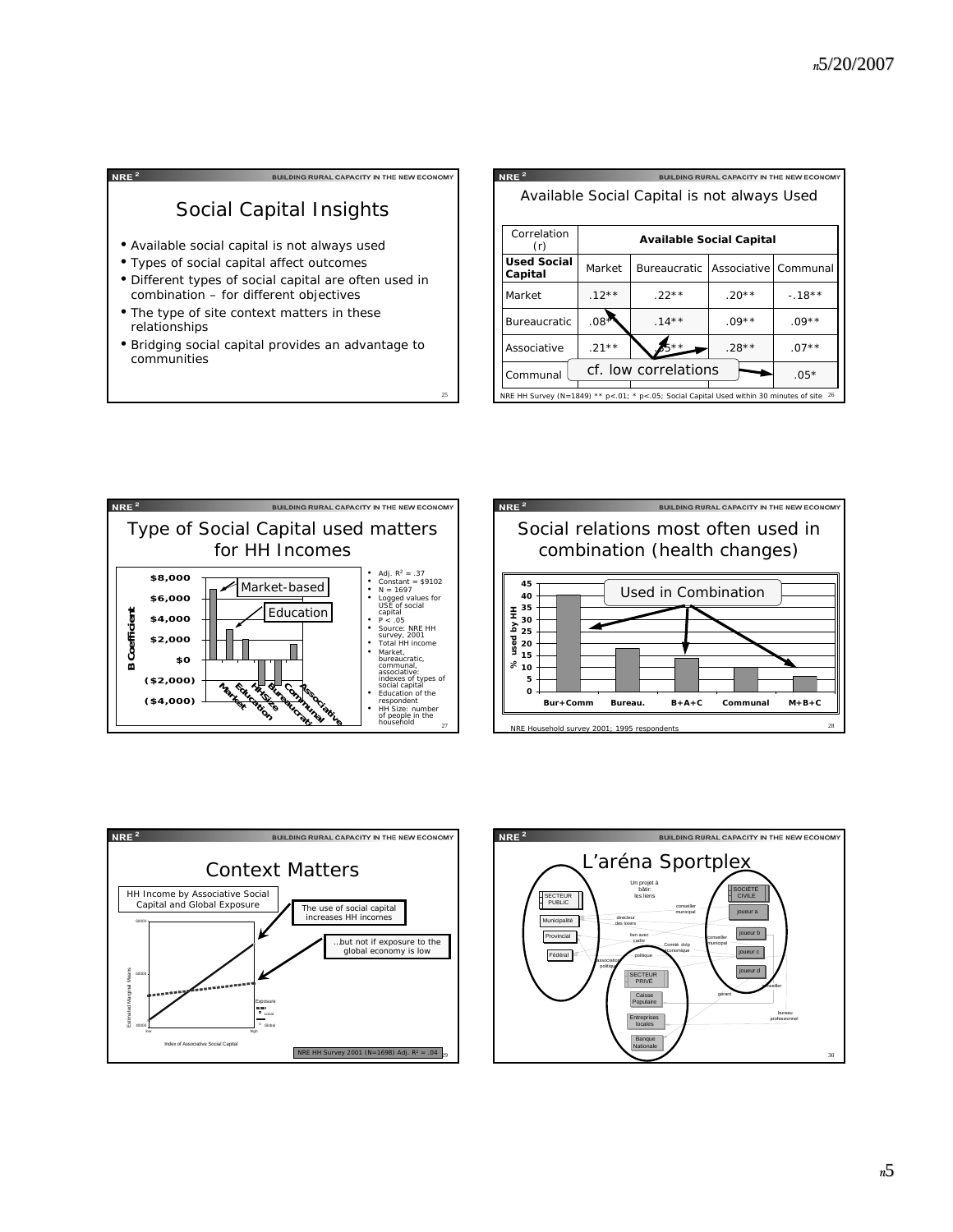





#### NRE $^2$

BUILDING RURAL CAPACITY IN THE NEW ECONOMY Communication • A community is created and maintained through a dense network of different types of communication • The desire to seek out local information To see our own reflections Evidenced by the profitability of the community newspaper sector

• In rural areas, in order to find local information, people may turn to "older" tools



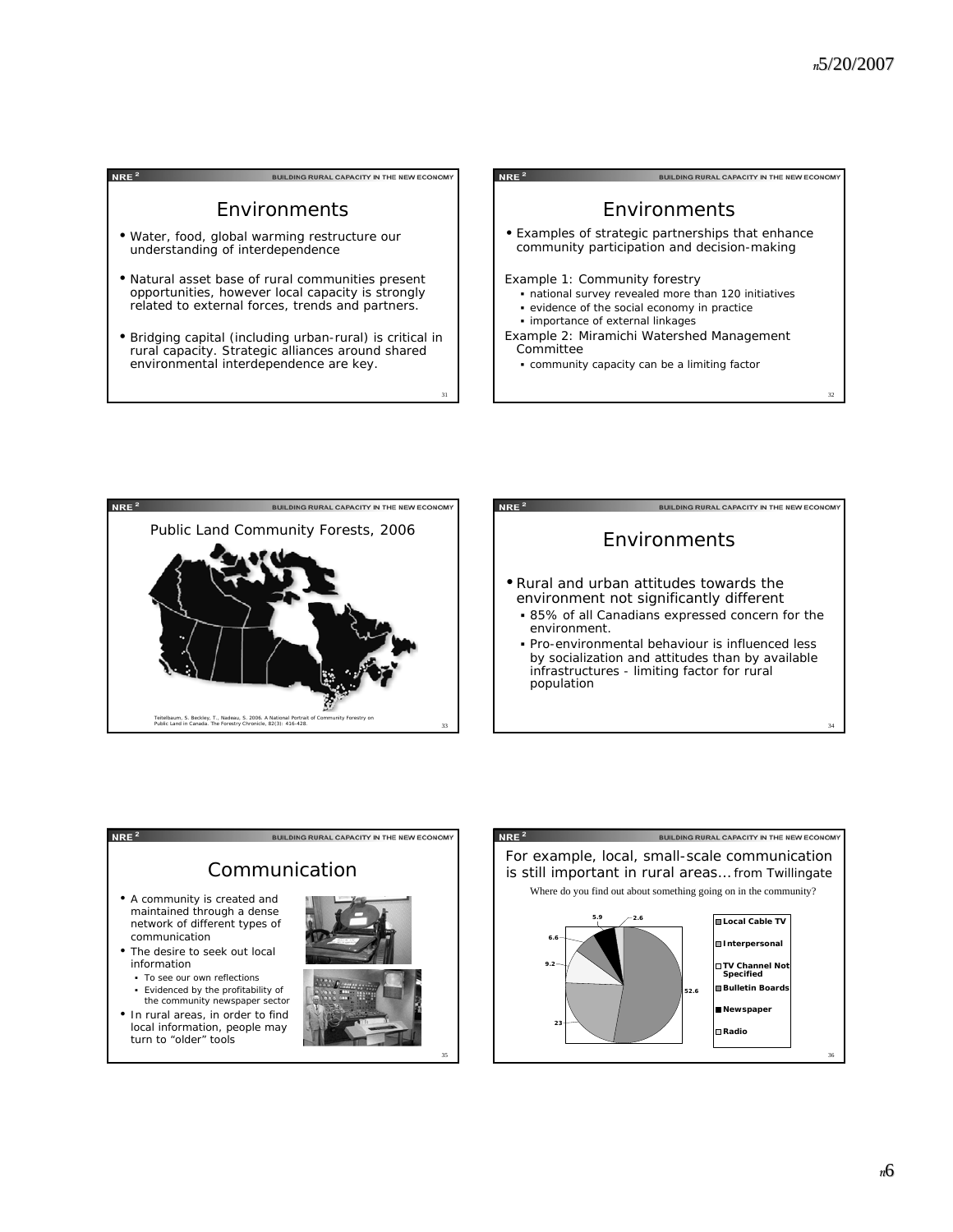38





| NRE <sup>2</sup><br><b>BUILDING RURAL CAPACITY IN THE NEW ECONOMY</b> |                              |                                   |                                 |  |
|-----------------------------------------------------------------------|------------------------------|-----------------------------------|---------------------------------|--|
| Communication as Oil: Community Newspaper<br>Editors' Surveys         |                              |                                   |                                 |  |
|                                                                       | % of total                   | Top source                        | Second                          |  |
|                                                                       | advertising<br>that is local | for news                          | source                          |  |
| 2001 survey<br>$(n=205)$                                              | 54.6                         | Private<br>citizens<br>$(41.1\%)$ | Local<br>politicians<br>(32.3%) |  |
| 2006 survey<br>$(n=203)$                                              | 53.5                         | Private<br>citizens<br>(48.6%)    | Local<br>politicians<br>(30.7%) |  |
|                                                                       |                              |                                   | 41                              |  |

## $NRE<sup>2</sup>$

#### BUILDING RURAL CAPACITY IN THE NEW ECONOMY

## Communication as web • Linking communities

- **Regionally**
- Nationally
- Tweed, October 2004
- 3-day radio event, as part of CRRF conference
- Youth involvement is key
- Giving people the taste for local and regional communication



42